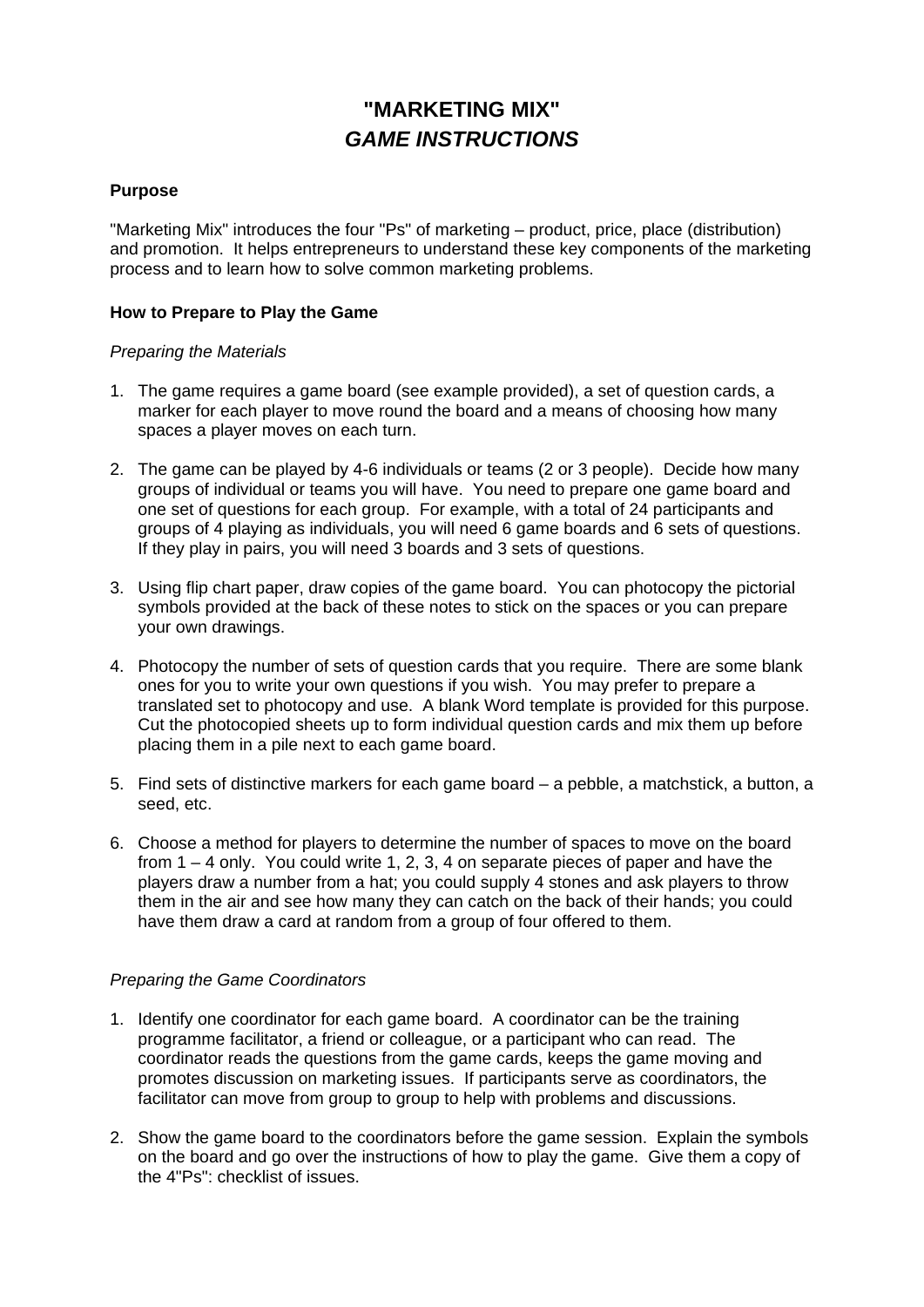- 3. Discuss these ideas with the coordinators:
	- The purpose of the game is to explore as many marketing ideas and problems as possible. Participants should be encouraged to discuss the options but discussion on one question should not go on too long. This will be the coordinators' most difficult job.
	- When players give solutions to problem cards, the coordinator should ask the other players what they think. If the coordinator has an opinion she may express it after encouraging the others to give their ideas. The participants, not the coordinators, should do most of the talking and be encouraged to feel like the experts on marketing their own businesses, although this may be the first time they really think about marketing.
	- There can be more than one solution to a problem. Sometimes to keep the game moving, the coordinator may have to say something like this: "We need to move on to the next person now. There are many good ideas here, including that of the person who drew the card. Hers may not be the only solution but it is an acceptable one and she can move one square forward".
	- After true/false answers are given, ask questions to stimulate thought and discussion, such as questions beginning with "why?" or "what if?"

### *How to Play the Game*

- 1. Arrange the game boards and sets of question cards (in five piles for each board) in your meeting place. Assemble individuals or teams around each board.
- 2. Explain the meaning of the four marketing symbols, if you have not done so in a previous training session. Explain that the "woman's face" symbolizes a general marketing problem.
- 3. Read these instructions to the participants and ask if they need any more explanation about any of them:
	- To complete the game, each person or team must move through the squares to the end of the board game.
	- They must choose a marker to represent each person or team.
	- They should decide which person goes first and then take turns.
	- When it is their turn, they should determine how many squares to move their marker (see above) and then advance that number of squares.
	- They then pick up a card that has the same symbol as that of the square on which they have landed and hand it to the coordinator without reading it.
	- The coordinator will read out the question and, if it is one of the 4 "Ps", the player will answer "true" or "false". The group can go on to discuss if they agree or not before the coordinator confirms what is on the card.
	- If it is a "problem" card, the coordinator will read it out and the player should give the best solution they can think of to the problem described. After this the group can discuss the problem and give their ideas. If the coordinator decides the original answer is a good one, the player can move ahead one square.
- 4. The aim is for everyone to reach the end of the game board.